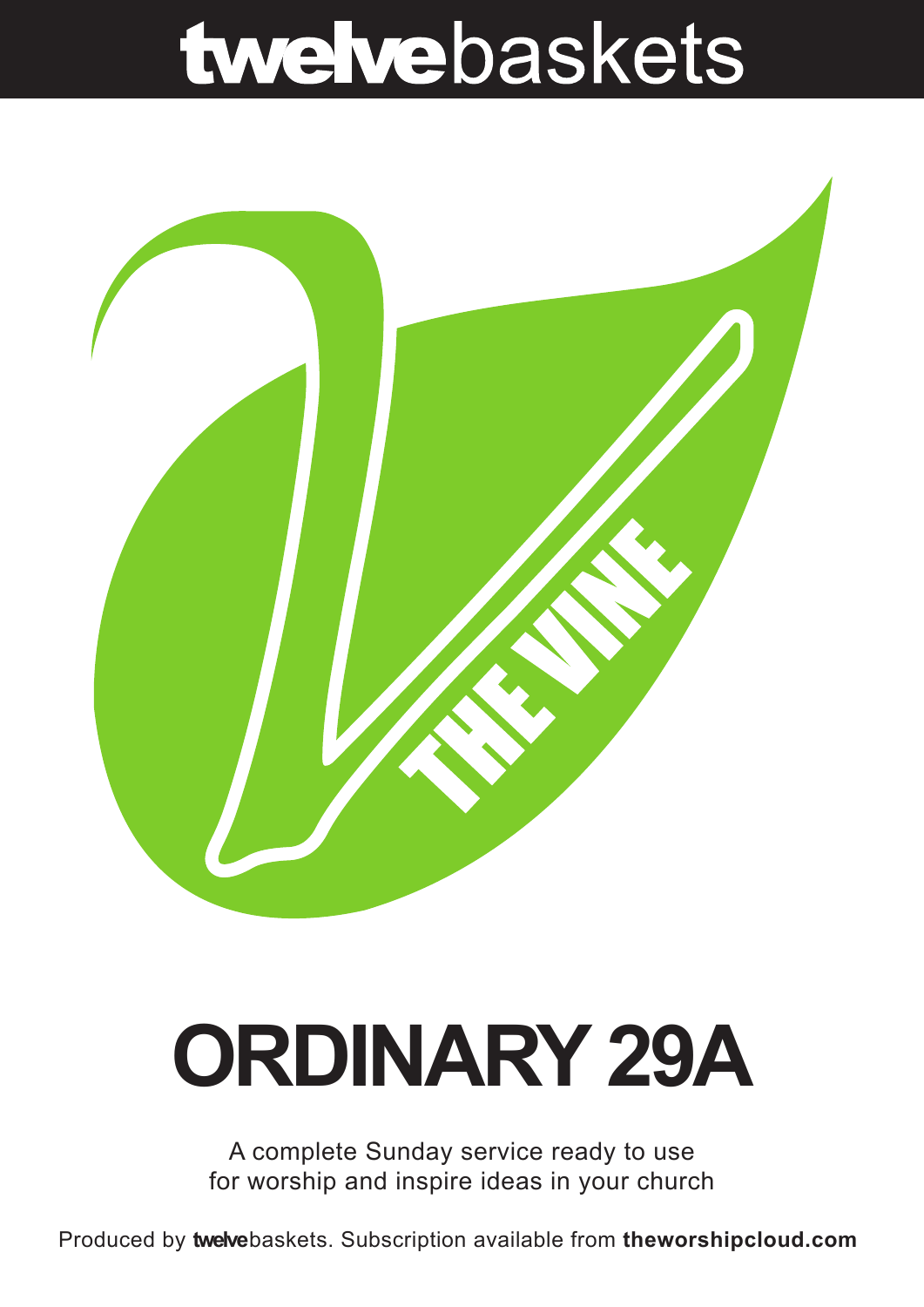**Ordinary 29 - Year A**  18th October 2020

### **Order of Service**

Call to worship **Hymn: 519 STF – Father, I place into your hands OR 81 STF – Now thank we all our God** Opening Prayers The Lord's Prayer Reading: Exodus 33:12-23 All Age Talk **Hymn: 331 STF – King of kings, majesty OR 461 STF – Come, O thou Traveller unknown** Readings: 1 Thessalonians 1:1-10; Matthew 22:15-22 **Hymn: 555 STF – Jesus, all for Jesus OR 332 STF – Lord, I lift your name on high** Reflections on the readings **Hymn: 250 STF – Jesus calls us! O'er the tumult OR 238 STF – Lead us, heavenly Father, lead us Intercessions** Offering / collection Blessing the offering **Hymn: 713 STF – Show me how to stand for justice OR 520 STF – Give to me, Lord, a thankful heart Blessing** 

The Vine Services are compiled and produced by twelvebaskets.

**Many more resources and inspiration for this week's lectionary, leading worship and other church use are available on www.theworshipcloud.com.**

Copyright for content is retained by the original author / contributor.



### **www.theworshipcloud.com**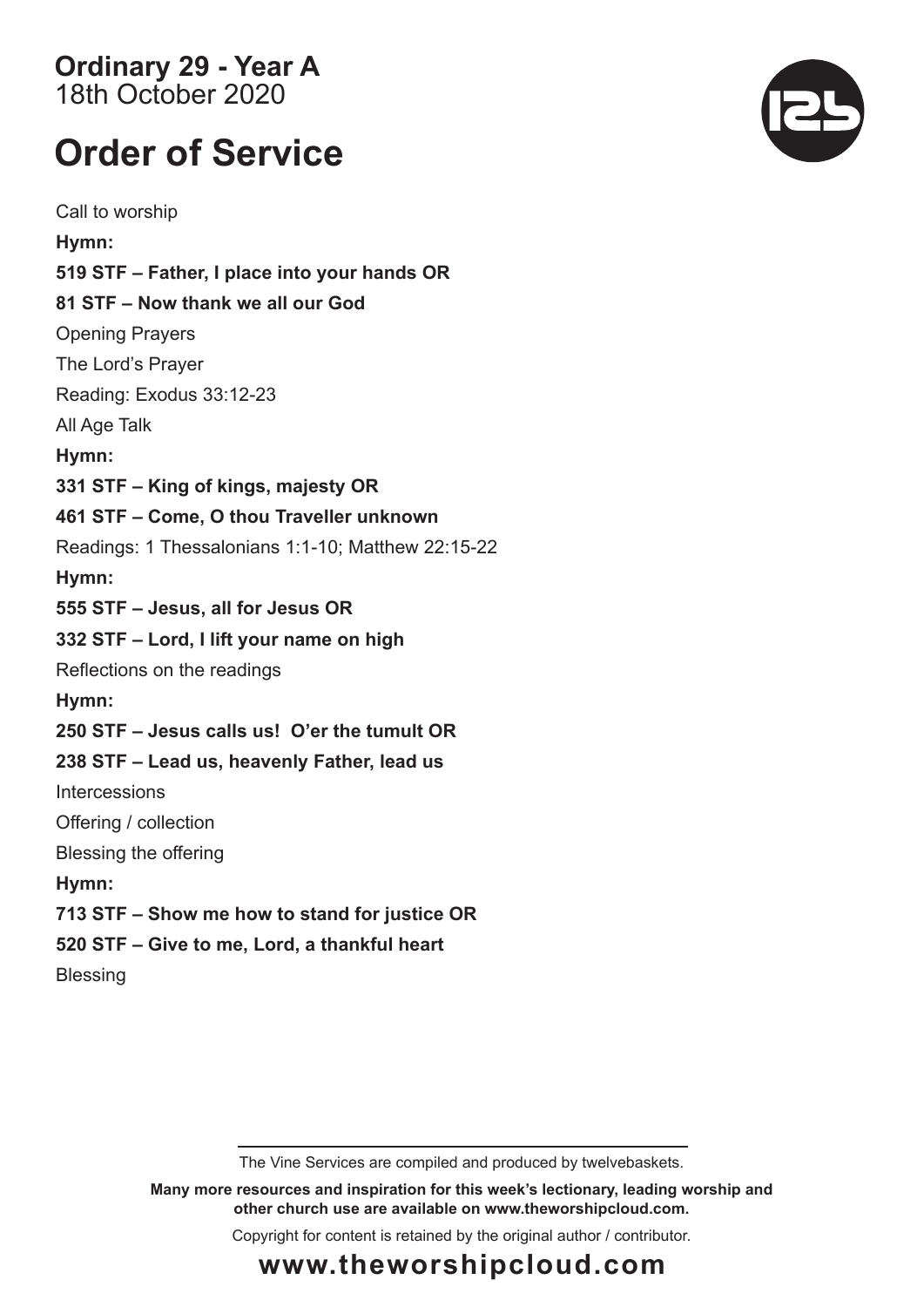#### **Call to worship**

We draw near to you in worship with this offering of praise, our prayers for those in need and our lives dedicated to your service.

Bless this time of fellowship, and may the blessing we receive be the gift that we share as we leave this place.

<span id="page-2-1"></span>Amen<sup>[1](#page-2-0)</sup>

#### **Hymn:**

519 STF – Father, I place into your hands OR 81 STF – Now thank we all our God

#### **Opening Prayers**

#### Let us pray,

As we gather in worship today let us reflect on the week we have had, on what we have given and what we have taken from it.

#### *[silence]*

Lord you give us so much, our family and friends, our churches and communities. You give us hope and comfort. You walk with us through the dark times and rejoice with us in the good.

In this moment, we offer you our thanks for all you have given us this week.

#### *[silence]*

Lord, all you ask is that we give to you what is yours. That we use the gifts you have given us for the good of your world. In the silence, let us reflect on our gifts and how we have used them this week.

#### *[silence]*

Lord, we are sorry for when we do not give our all in worship or service and keep our gifts to ourselves. Remind us in this moment to use our gifts for the common good.

#### *[silence]*

<span id="page-2-0"></span> $1$  Additional prayers by Tim Baker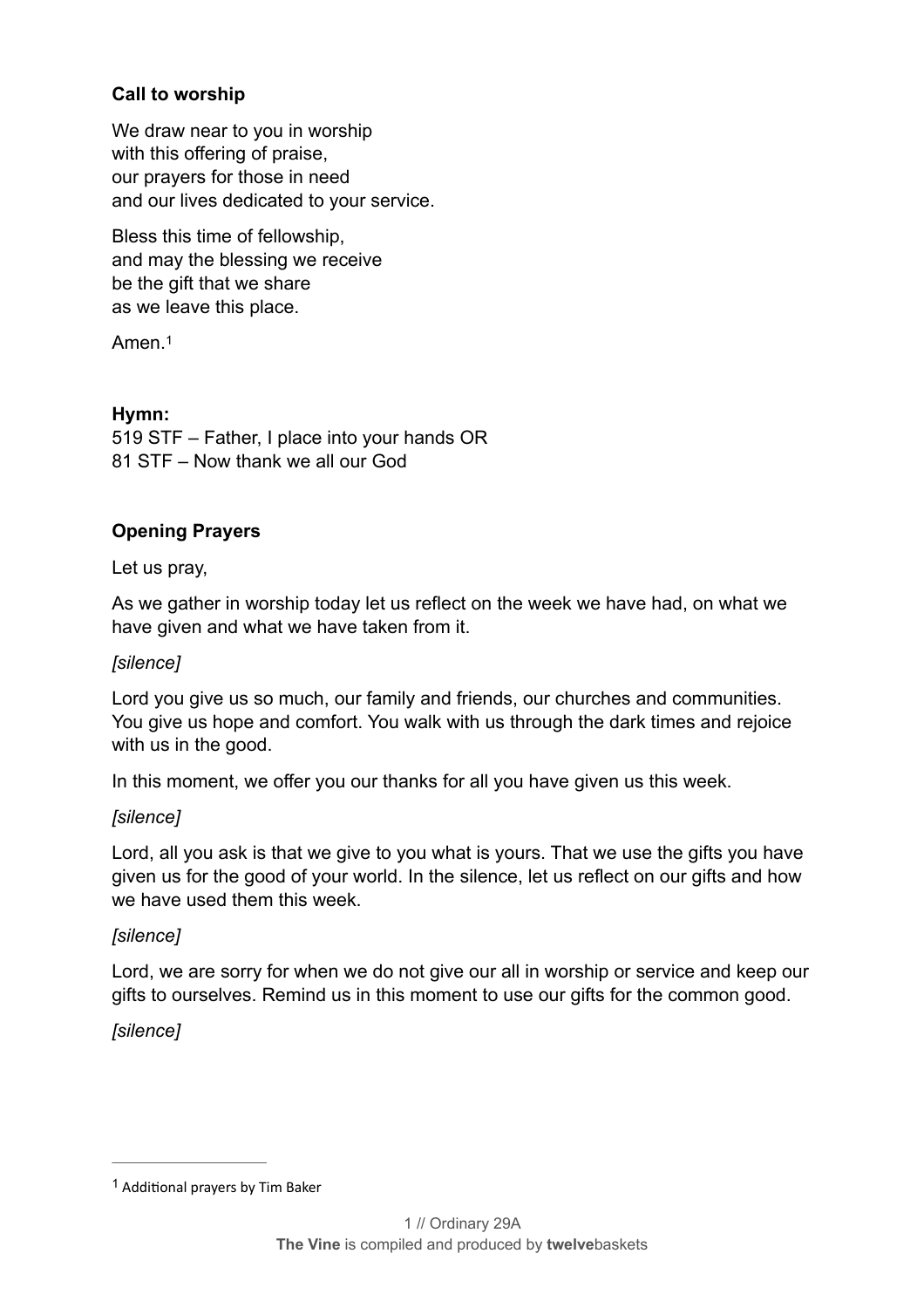Lord, as we enter this time of worship, help us to reflect on how to give you praise through our worship and service. Inspire us to share your gifts and use them to build your kingdom on earth.

<span id="page-3-2"></span>Amen.[2](#page-3-0)

#### **We say together the Lord's Prayer**

**Reading:** Exodus 33:12-23

#### **All Age Talk**

I looked up and for a moment. I couldn't see. No problem… but I was driving. Someone coming the other way hadn't dimmed his head-lights. Blinded by the dazzle, for a few moments my eyes didn't work.

A hymn writer once wrote about God as, 'In light, inaccessible, hid from our eyes'. This bright manifestation of God's glory, known as 'shekina', is a way of trying to imagine the unimaginable. All those pictures we have of God have a human face. All the images from childhood offer either an old man with a beard or a young, usually European, shepherd with a lamb on his shoulder.

Interestingly, 'shekina' is grammatically female… ah well.

What all this goes to show, I think, is that those few passages that try to describe God, rather than simply using metaphor or simile, resort to no real description at all. No-one is allowed, or even able, to see God.

I find that exciting, but I suppose if you want a God like you and me, a tangible God then it's a bit disappointing.

It's just, no offence meant, that a God like you or me ain't much of a God…

<span id="page-3-3"></span>As the lawyers say, 'I rest my case. Enough'.[3](#page-3-1)

What do you think God 'looks like'? Is that even a helpful question? Perhaps this is something you could discuss with someone in your family, your friends or with someone from your church this week – why do we try to make God look like us all the time?

#### **Hymn:**  331 STF – King of kings, majesty OR 461 STF – Come, O thou Traveller unknown

<span id="page-3-0"></span><sup>&</sup>lt;sup>[2](#page-3-2)</sup> Opening prayers written by Rachel Allison

<span id="page-3-1"></span> $3$  Taken from Full Worship Service by Andrew Pratt and Marjorie Dobson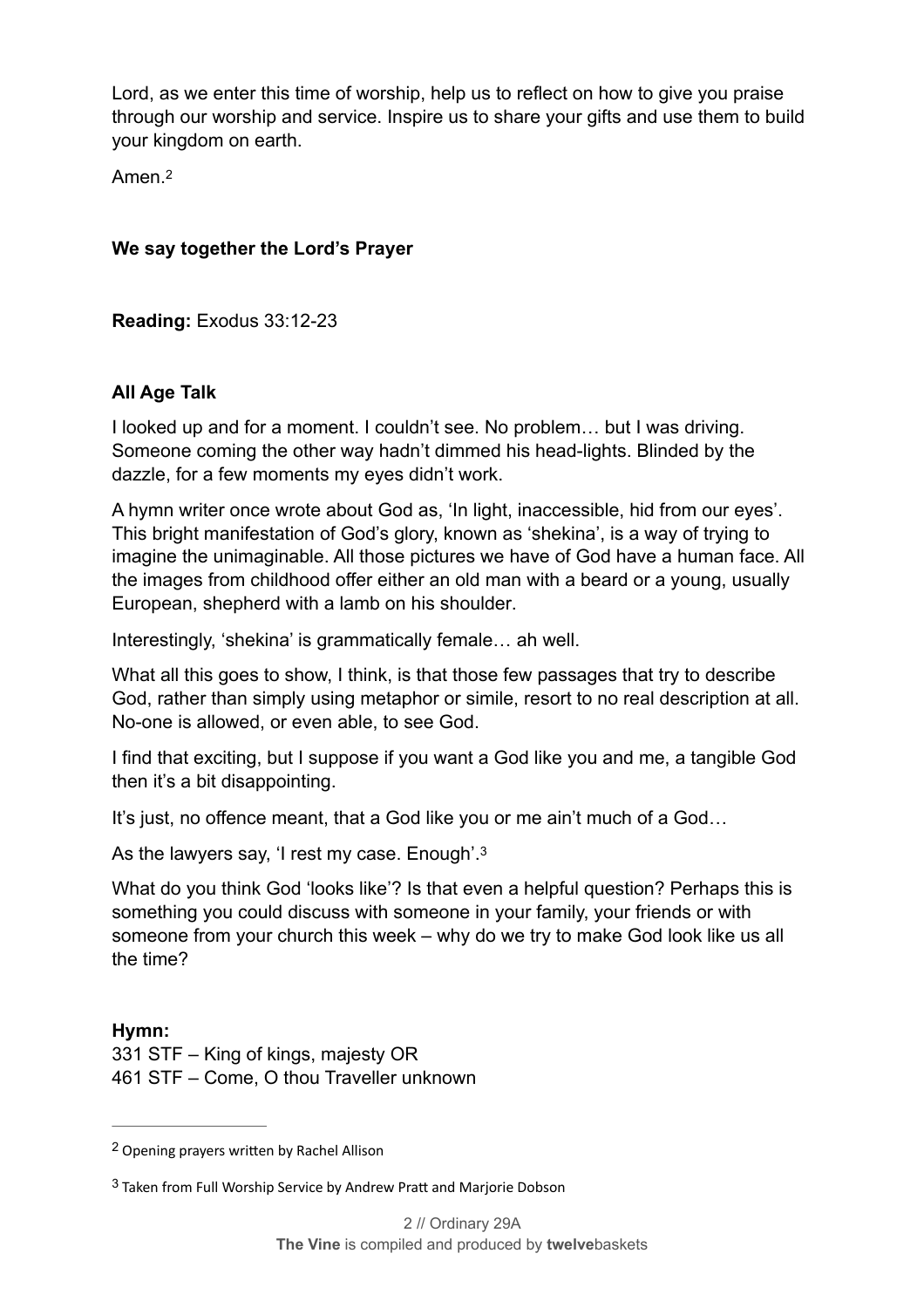**Readings:** 1 Thessalonians 1:1-10; Matthew 22:15-22

**Hymn:**  555 STF – Jesus, all for Jesus OR 332 STF – Lord, I lift your name on high

#### **Reflections on the readings:**

*[As an introduction to this reflection, you may wish to play the short video – Spoken Word by Becki Stennett from The Vine Video].* 

Or-di-nar-y /'ôrdn,erē/ Adjective, 'with no special or distinctive features; normal:'

With varying degrees of enthusiasm, churches follow a liturgical calendar as we make our way through the year. We may not all have pulpit falls and flowers that match the colours of the liturgical seasons, but we may be familiar with the shape that the liturgical year takes, as we are moved from moment to moment of the story of Jesus.

Currently, we are travelling through the season of 'Ordinary Time'. It is not an inspiring name, but it has its merits.

For example, it is at least an accurate name, given that more than 30 weeks of the year are given to 'Ordinary Time'! For leaders of worship and preachers, Ordinary Time can come as quite a relief, arriving with an audible sigh, as we settle into a slower pace, after the excitement of Advent, Christmas, Epiphany, (a little bit of Ordinary Time) Lent, Holy Week, Easter and Pentecost.

2020 has been anything but 'ordinary'. Yet here we are, with only a few weeks of 'ordinary' left, according to our liturgical calendar, and what could be more 'ordinary' than the subject of taxes? Here it is in our Gospel reading, ready to keep our feet planted firmly on the ground!

Today, we might allow a word in praise of the ordinary.

Some things never change, and, as now, at the time that Jesus is questioned in today's Gospel account, taxes were an inevitably politically divisive subject: a useful tool if you want to trip up a religious teacher.

Bear in mind that, only the chapter before, Jesus has ridden into Jerusalem triumphant, has overturned the tables at the temple and started telling dangerous stories, in which the leaders of faith groups don't come off too well. Having been told even the tax collectors can be worthy of redemption in these stories, while their own integrity is challenged, the Pharisees now approach Jesus on a different tack, setting a trap.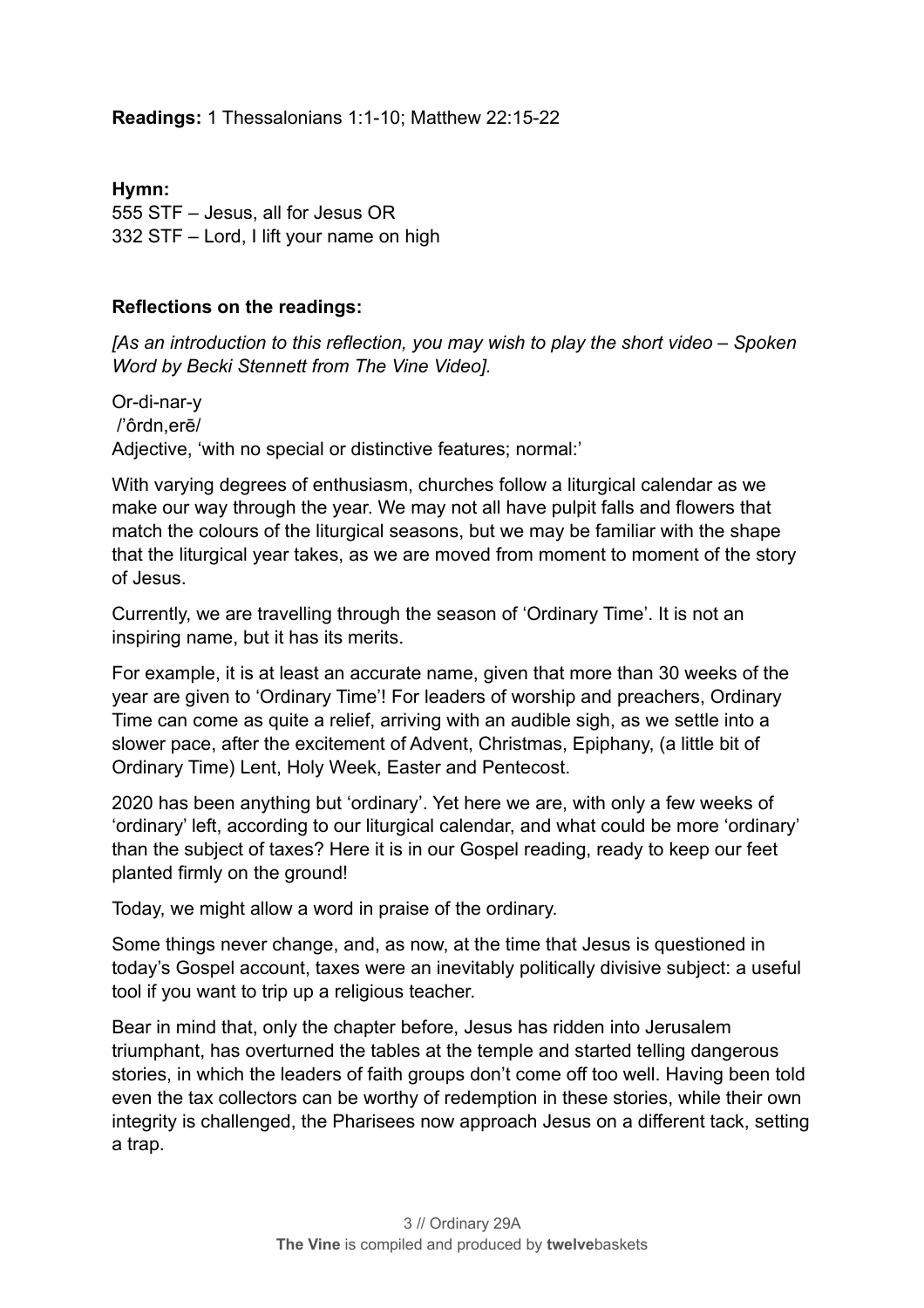"Okay Jesus, so the tax collectors might be going to heaven ahead of some of us, but what about taxes themselves: should we really be paying them?"

It could not be a more perfect question for their purposes. There's no right answer.

The coins used to pay taxes display a graven image, which could amount to idolatry for the more zealous Jews. But not to pay those taxes would be a sure fire way to exit post-haste out of civic society, to say the least.

Asked in isolation and sincerity, this question might have been an innocent and interesting one for Jesus to engage with. But there's an atmosphere here, an ambience of tension, and the questioners are looking for mistakes. Now, they've found a question guaranteed to ensure Jesus makes a mistake. On a technicality. Either he supports upholding a corrupt government and idolatry, or he supports breaking the law.

The Pharisees want to catch Jesus out legalistically, but Jesus responds morally, and teaches those who listened then and we who read the story now a lesson on perspective: do your duty, obey the law, but remember that you have a higher purpose too, giving to God what is God's.

A recent article asked a question like this: 'what has been forgotten from history because it was too ordinary for anyone to record it?' Whether it be the third vessel in the a condiment set (salt, pepper and…?) or a whole civilisation that the Ancient Egyptians traded with, which no Egyptian scribe thought to note the location of, there are elements of our ordinary history which have simply been too pedestrian for anyone to remember.

At times, the Bible may seem frustratingly lacking in hard and fast rules. But here, from Jesus, we have a clear direction: live as lawful citizens, pay your taxes, even if the empire you pay them to needs challenging. Our Gospel writer recognised this as a moment worth recording, a small and ordinary sort of conversation which should be preserved.

Though Jesus is dismissive of the Pharisees who ask the question, he answers the question, giving comment on the pedestrian, the ordinary, the moments of life which are familiar to all, regardless of faith or religious experience.

It might seem like mundane subject matter, but it reflects back to us why Jesus came: to stroll beside us in the everyday; helping us navigate earthly living; guiding us in what to give to the world and what to give to God.

Jesus instructs the listeners to give to the emperor the coins which bear his image. Those are his.

But what of giving to God what is God's?

Perhaps we could apply the same logic as the coin which belongs to the emperor: let everything bearing the image of God be given to God. So, take a pause, take a walk into the hallway or the downstairs loo and see in the mirror there the image of God. The thing carrying the image of God which is all we asked to give.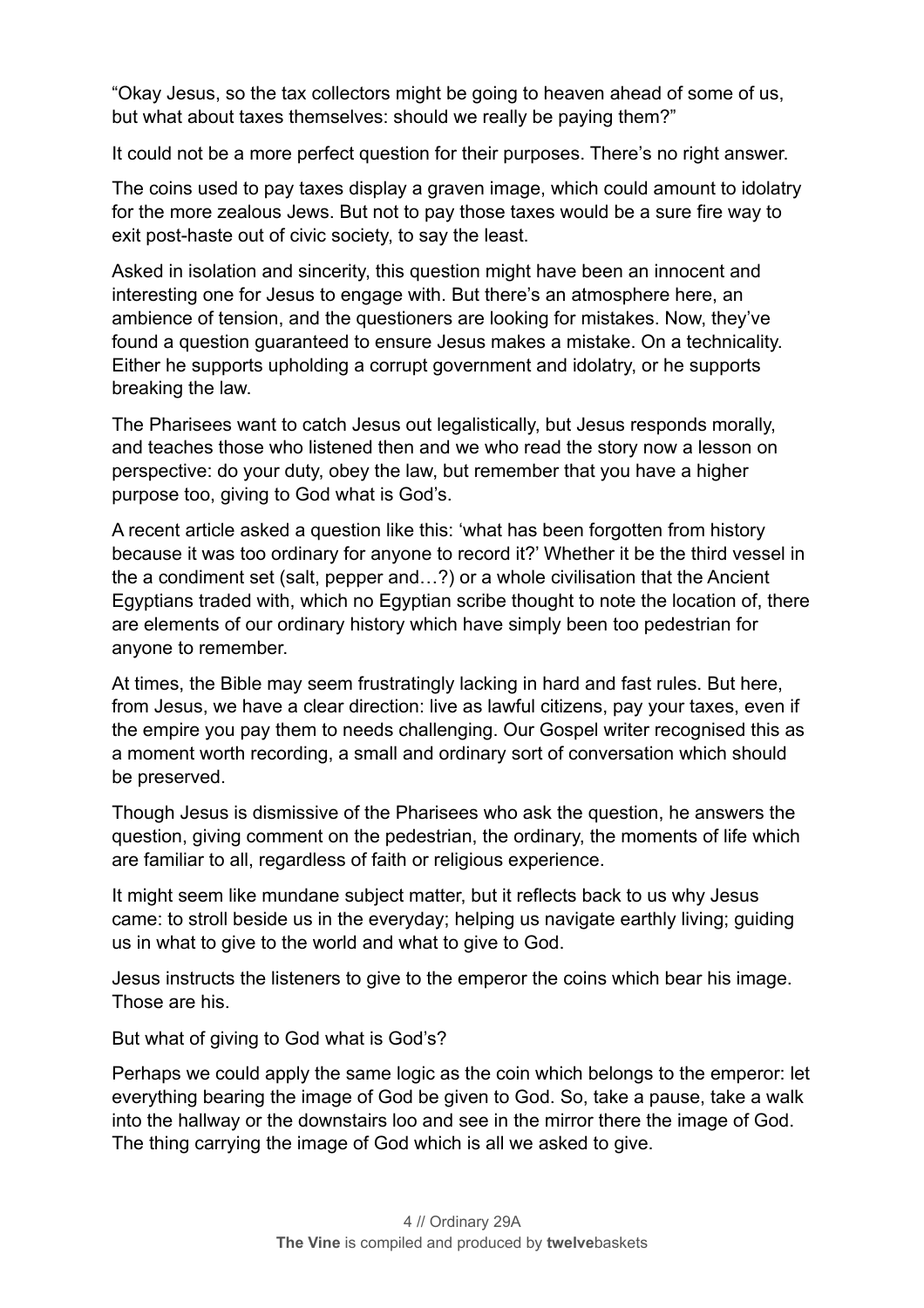Everything we are is all we are asked to give to God. The most ordinary of our moments and character traits, not just the peaks and troughs of the extraordinary moments.

Yes, a word in praise of the ordinary: it's where Jesus came to meet us, and it's what we're called to offer in thanks to God whose image we bear.

<span id="page-6-2"></span>Amen.[4](#page-6-0)

#### **Hymn:**

250 STF – Jesus calls us! O'er the tumult OR 238 STF – Lead us, heavenly Father, lead us

#### **Prayers of intercession**

God of mercy and grace, we know that we can come to you each morning to bring our requests and our prayers to lay them before you.

We are astounded at your great mercy, for we know how your standards for our behaviour are so high and yet you are prepared to listen to our prayers.

You are troubled by the wickedness of the world; you do not approve of boasting, telling lies, or deceit of any kind.

You will judge those who cause harm to others and all who do wrong in your sight.

Yet, although we know that there are such times in our own lives, we also know that if we are truly sorry, we can come before you to ask for forgiveness,

and that you will look on us with grace and love and mercy

and give us the chance to put the wrong behind us and to start again.

Then we ask that you will lead us on in our lives,

forgiven and renewed and having learned yet another lesson about our own weaknesses.

God of mercy and grace,

we turn from you again to face the work you have given us to do in your world.

<span id="page-6-3"></span>Amen<sup>[5](#page-6-1)</sup>

#### **We will now take up the offering.**

<span id="page-6-0"></span><sup>&</sup>lt;sup>[4](#page-6-2)</sup> Reflection written by Becki Stennett

<span id="page-6-1"></span><sup>&</sup>lt;sup>[5](#page-6-3)</sup> Prayers of intercession written by Tim Baker